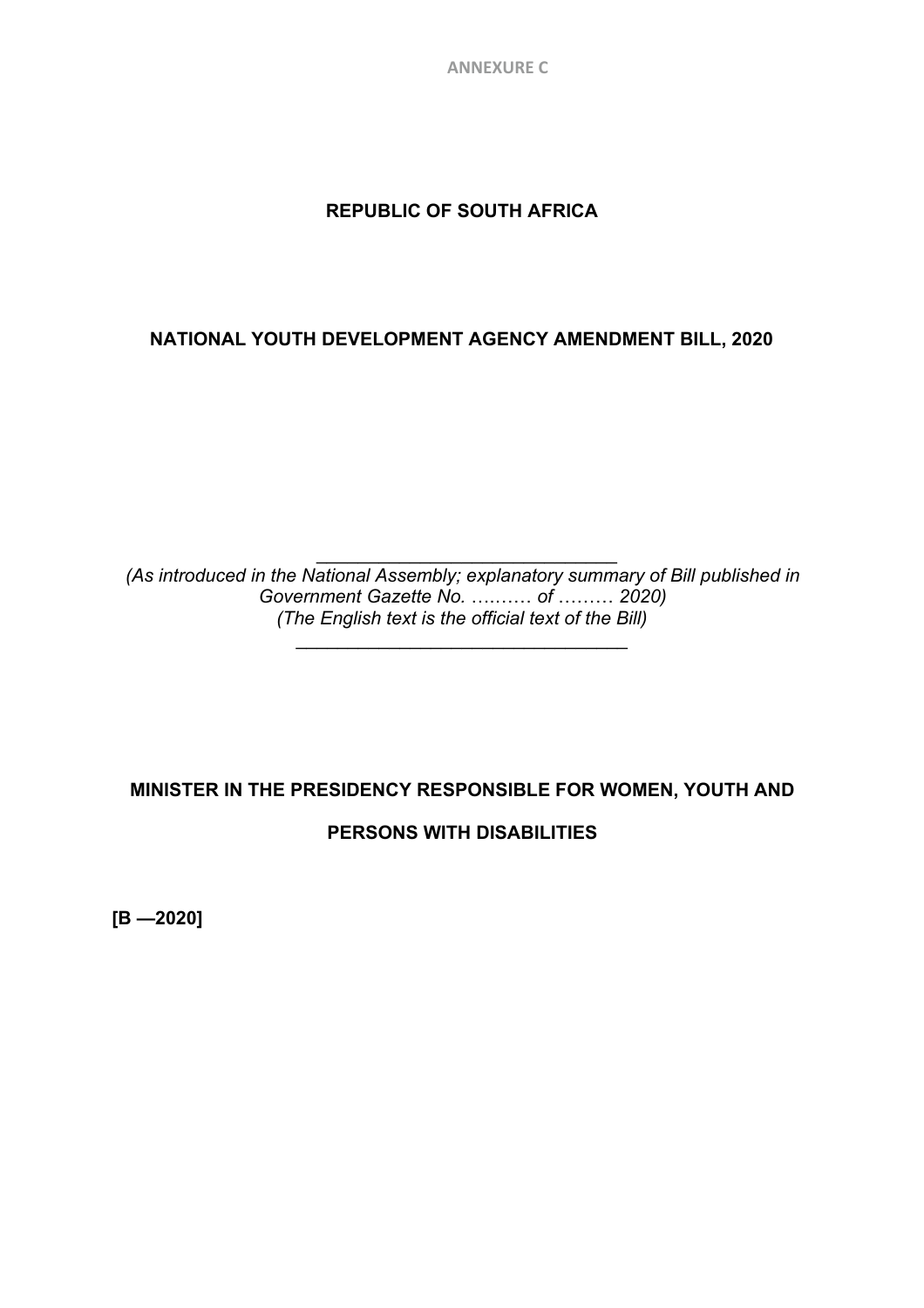#### **GENERAL EXPLANATORY NOTE:**

**[ ]** Words in bold type in square brackets indicate omissions from existing enactments. Words underlined with a solid line indicate insertions in existing enactments. **\_\_\_\_\_\_\_\_\_\_\_\_\_\_\_\_\_\_\_\_\_\_\_\_\_\_\_\_\_\_\_\_\_\_\_\_\_\_\_\_\_\_\_\_\_\_\_\_\_\_\_\_\_\_\_\_\_\_\_\_\_\_\_\_\_\_**

#### **BILL**

**To amend the National Youth Development Agency Act, 2008, so as to insert new definitions; to amend certain sections that provide for the administration of the Act by the Executive Authority; to amend the provisions relating to the objects of the Agency; to amend provisions relating to reporting by Agency; to amend provisions relating to roles of organs of state in supporting the Agency; to provide for additional board members; to provide for extension of the term of office for board members; to provide for establishment of the Agency at provincial and local levels; and to provide for matters connected therewith.**

**BE IT ENACTED** by the Parliament of the Republic of South Africa, as follows:—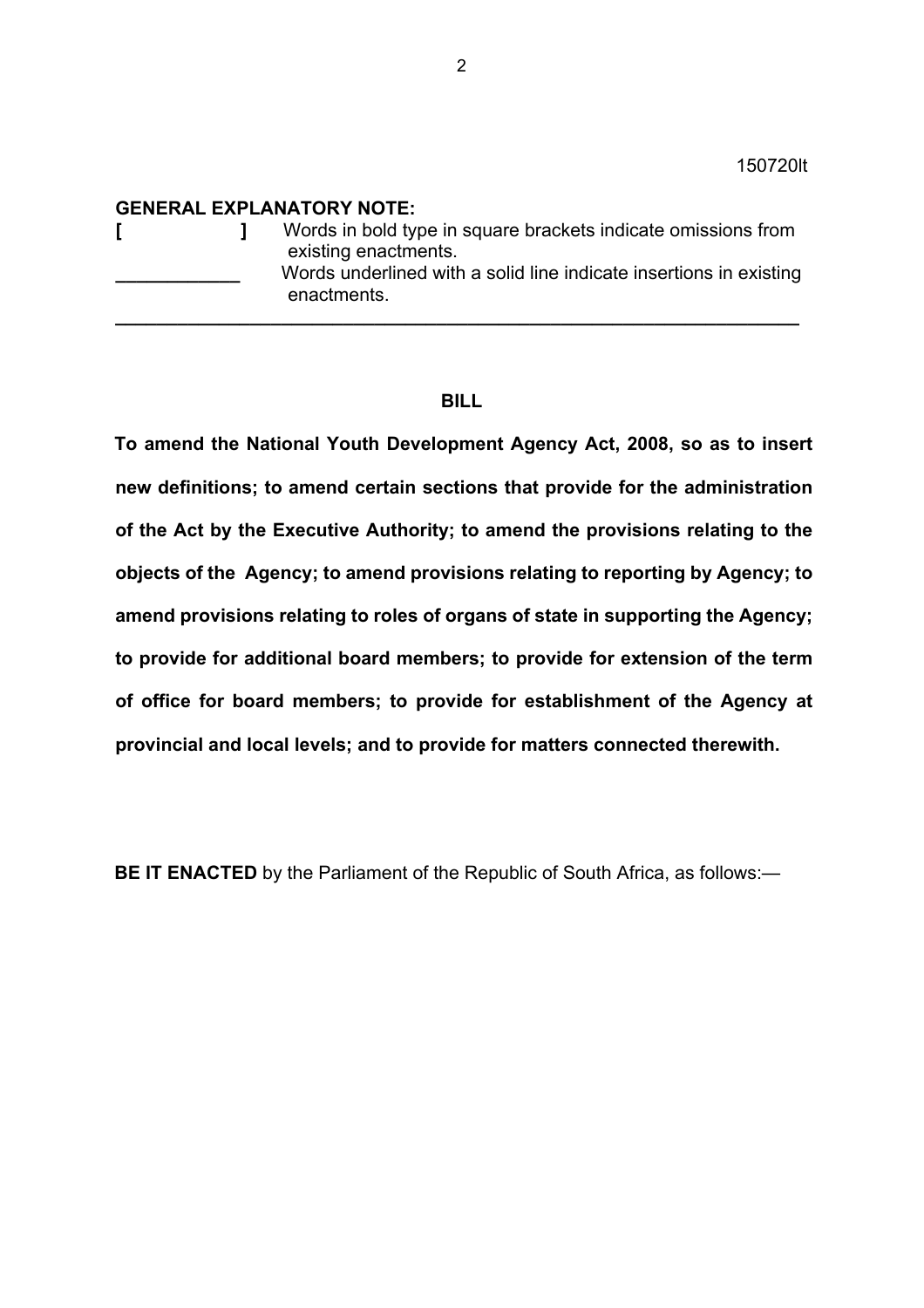### **Amendment of section 1 of Act 54 of 2008**

**1.** Section 1 of the National Youth Development Agency Act, 2008 (Act No. 54 of 2008) (hereinafter referred to as the "principal Act"), is hereby amended by—

*(a)* the insertion after the definition of "Board" of the following definitions:

**'chairperson'** means a member designated as such in terms of section 9(5)*(a)*;

**'chief executive officer'** means a person appointed in terms of section 13(1);

**'civil society organisation'** means a civil society organisation, as defined in section 1 of the National Development Agency Act, (Act No. 108 of 1998); **'deputy chairperson'** means a member designated as such in terms of section 9(5)*(a)*;

**'Executive Authority'** means the Cabinet member responsible for "Youth"; **'Province'** means provincial government described in section 103 of the Constitution (Act 108 of 1996).

**'Local'** means local government as described in section 151 of the Constitution (Act 108 of 1996)

*(b)* the substitution for the definition of 'Integrated Youth Development Strategy' of the following definition:

**"Integrated Youth Development Strategy'** means the integrated Youth **[Development]** Strategy **[for South Africa]** referred to in section **[3(a)]** 3(*d*); and

*(c)* the insertion after the definition of "members" of the following definition: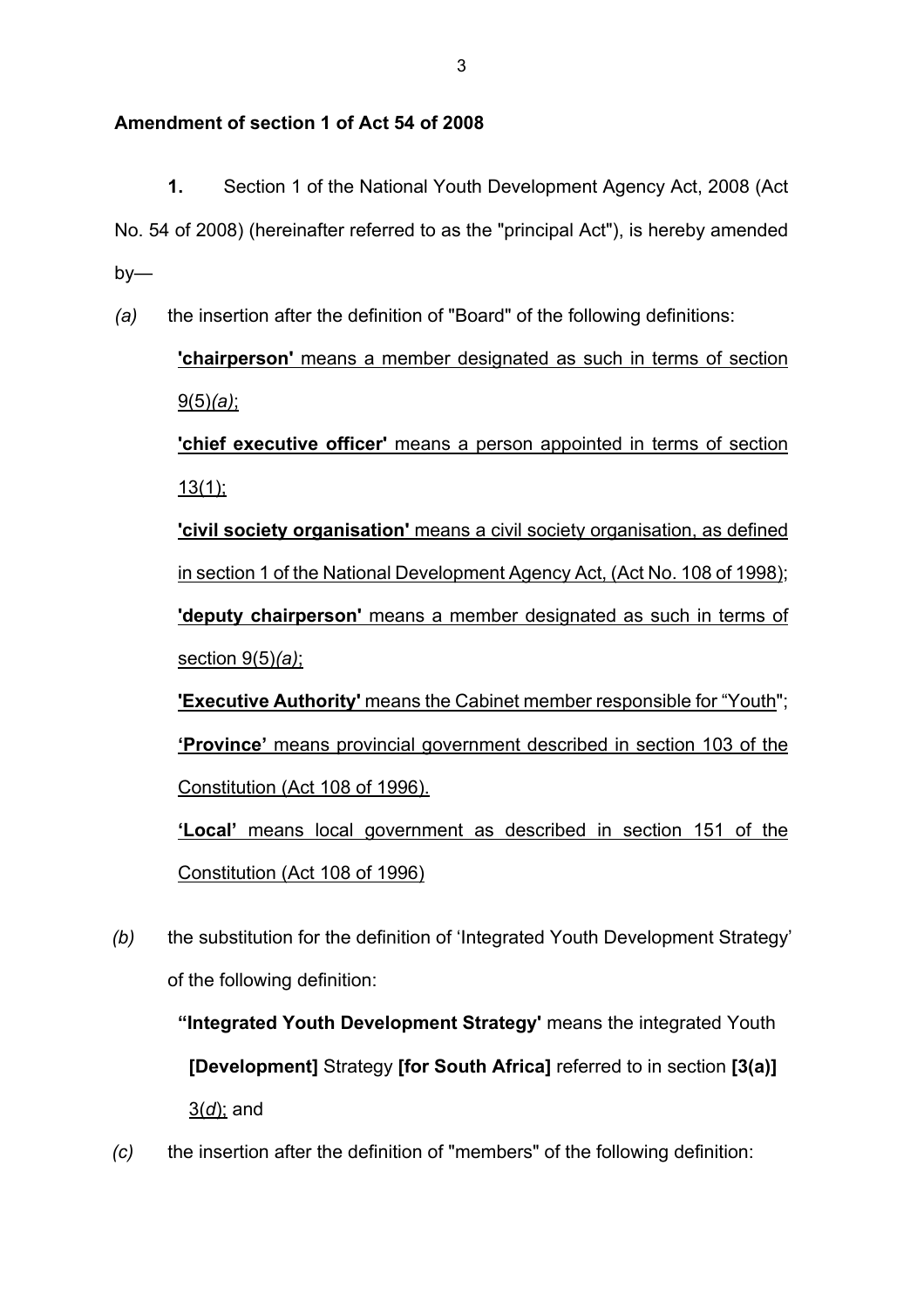**"national youth policy'** means the national youth policy referred to in section 3(d);".

### **Substitution of section 3 of Act 54 of 2008**

**2.** Section 3 of the principal Act is hereby substituted for the following section:

### **"Objects of Agency**

### The objects of the Agency are to—

- *(a)* initiate, design and pilot youth development programmes to be implemented by the Agency, organs of state, private sector organisations and civil society organisations;
- *(b)* report to the Executive Authority on the implementation of annual youth development priorities;
- *(c)* promote the interests of the youth, mainly designated youth groups, in particular;
- *(d)* contribute to the development of the National Youth Policy and an Integrated Youth Development Strategy for South Africa.".

### **Amendment of Section 4 of the Principal Act**

Section 4 of the Principal Act is hereby substituted with the following:

Offices of Agency

- **3.** Establishment of National Youth Development Agency offices
	- (a) NYDA offices shall be established at provincial and local levels to offer products and services of the Agency.
	- (b) Provincial Offices of the Agency shall manage local offices.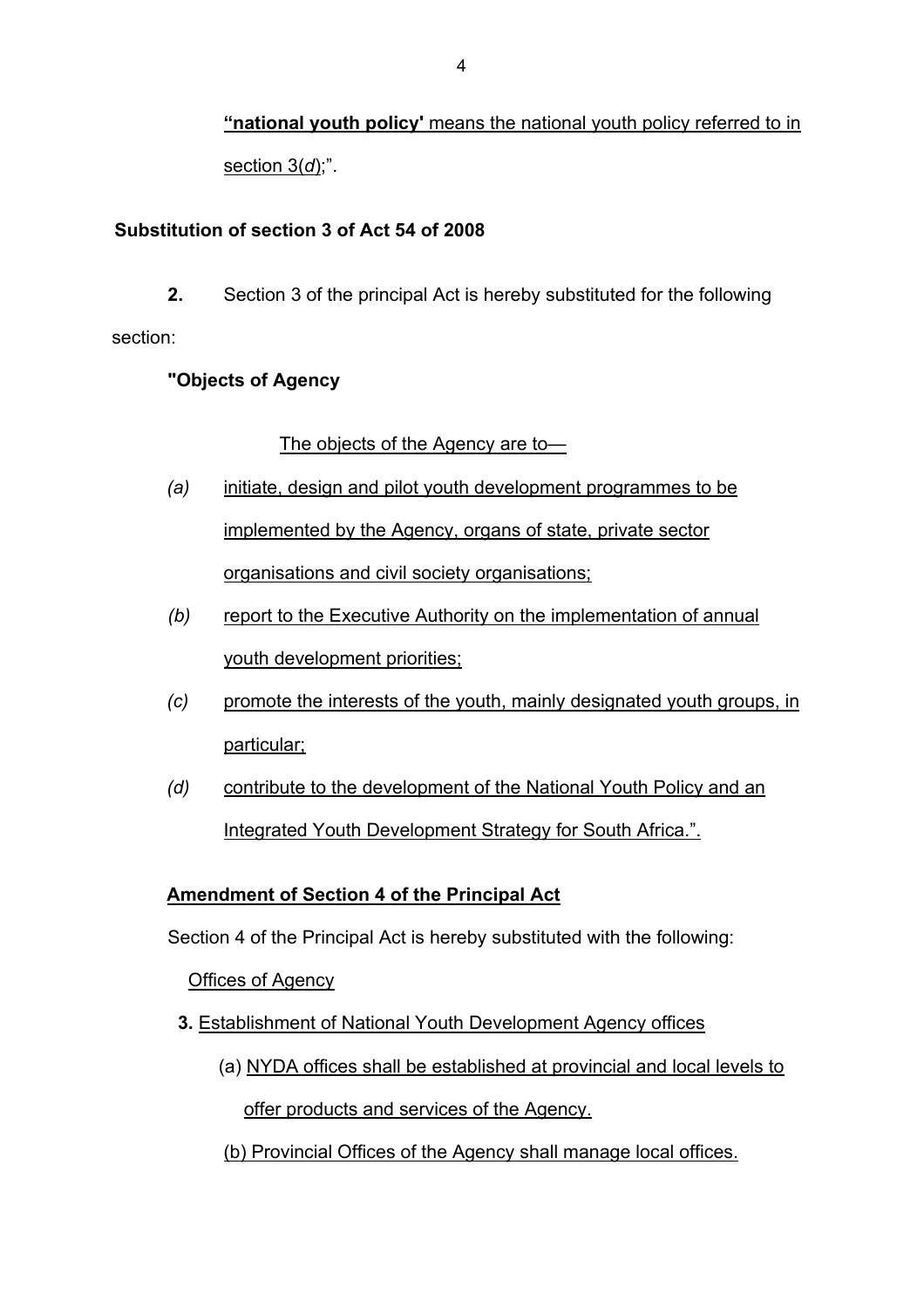### **Amendment of section 5 of Act 54 of 2008**

**4.** Section 5 of the principal Act is hereby amended—

*(a)* by the substitution in subsection (1) for paragraph (*a*) of the following paragraph:

"(a) establish competencies and capabilities in its

operations including the following functional areas -

(i) **[National Youth Service and Social Cohesion]** national youth service;

(ii) **[Economic Participation]** economic transformation, job creation and entrepreneurial support;

(iii) **[Policy, Research and Development]** research and development;

(iv) **[Governance, Training and Development]** governance, skills development and training;

- (v) **[Youth Advisory and Information Services]** youth advisory and information services; and
- (vi) **[National Youth Fund]** national youth fund."

# **[(b) establish offices of the Agency at provincial and local levels and appoint**

### **the necessary personnel to those offices.]**

*(b)* by the substitution for subsection (2) of the following subsection:

"(2) The Agency may, in order to achieve its objects—

*(a)* carry out or cause to be carried out any **[investigation]**  research that it deems necessary; or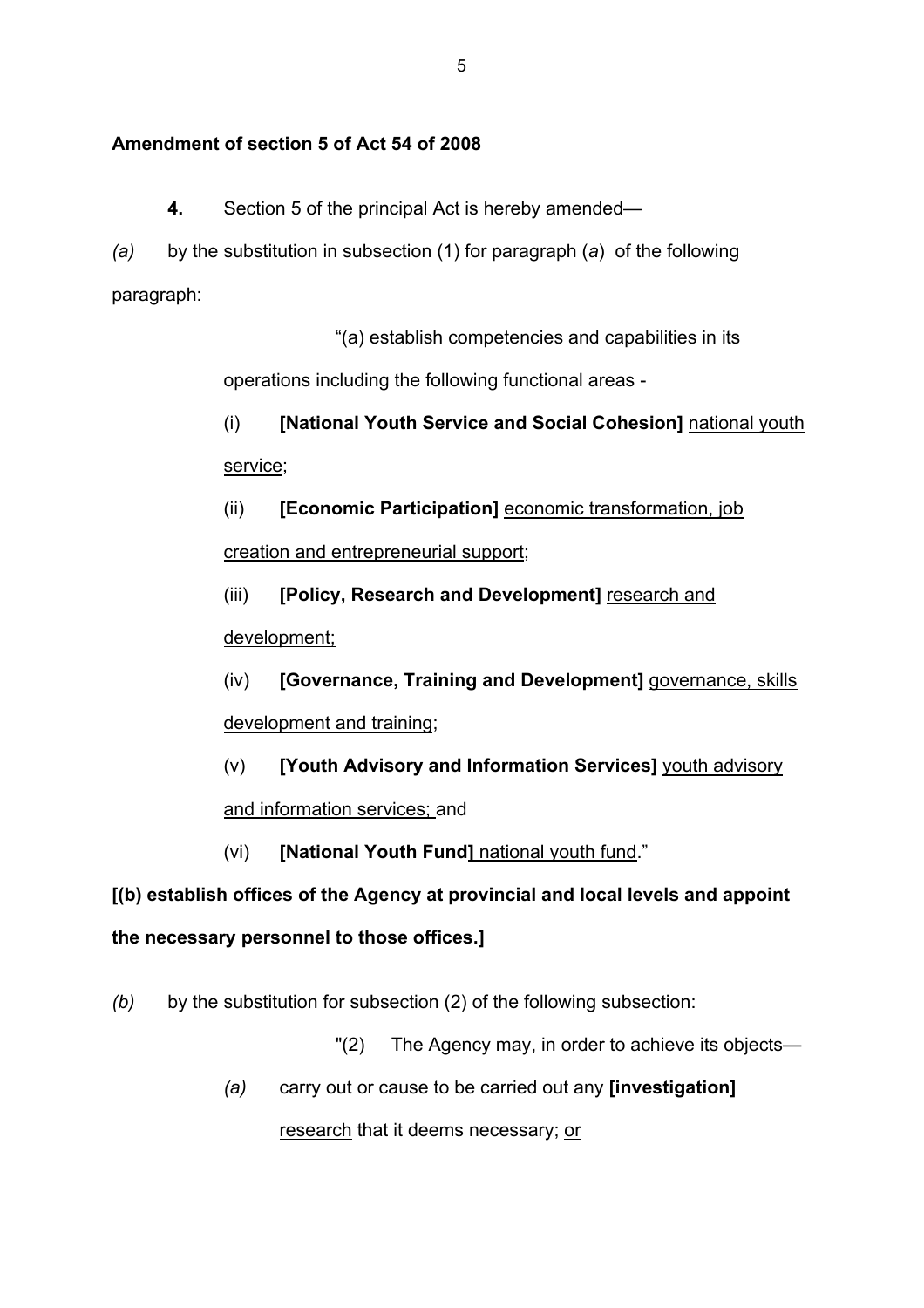- *(b)* consider such recommendations, suggestions and requests concerning youth affairs as it may receive from any source.**[or]**
- *(c)* **conduct or cause to be conducted such research as it may deem necessary.]**"; and
- *(c)* by the substitution for subsection (4) of the following subsection:

"(4) The Agency must, for purposes of subsection (3) and within its available resources, amongst other things—

- *(a)* provide youth advisory and information services including information on the products and services of the Agency;
- *(b)* provide skills training to youth including personal development and life skills;
- *(c)* support youth work, education and training;
- *(d)* provide funding and capacity building to small, micro and medium enterprises and youth owned cooperatives;
- *(e)* support and mentor young entrepreneurs;
- *(f)* provide grants to the youth, youth serving and youth owned organisations that advance the Agency's mandate;
- *(g)* assist in promoting healthy lifestyles amongst the youth;
- *(h)* assist in designing and implementing programmes that reduce risky behaviour;
- *(i)* assist in promoting mental health amongst the youth;
- *(j)* coordinate and implement the national youth service;
- (k) design and support youth employment programmes;
- *(l)* assist in developing norms and standards, as well as

implementation guidelines;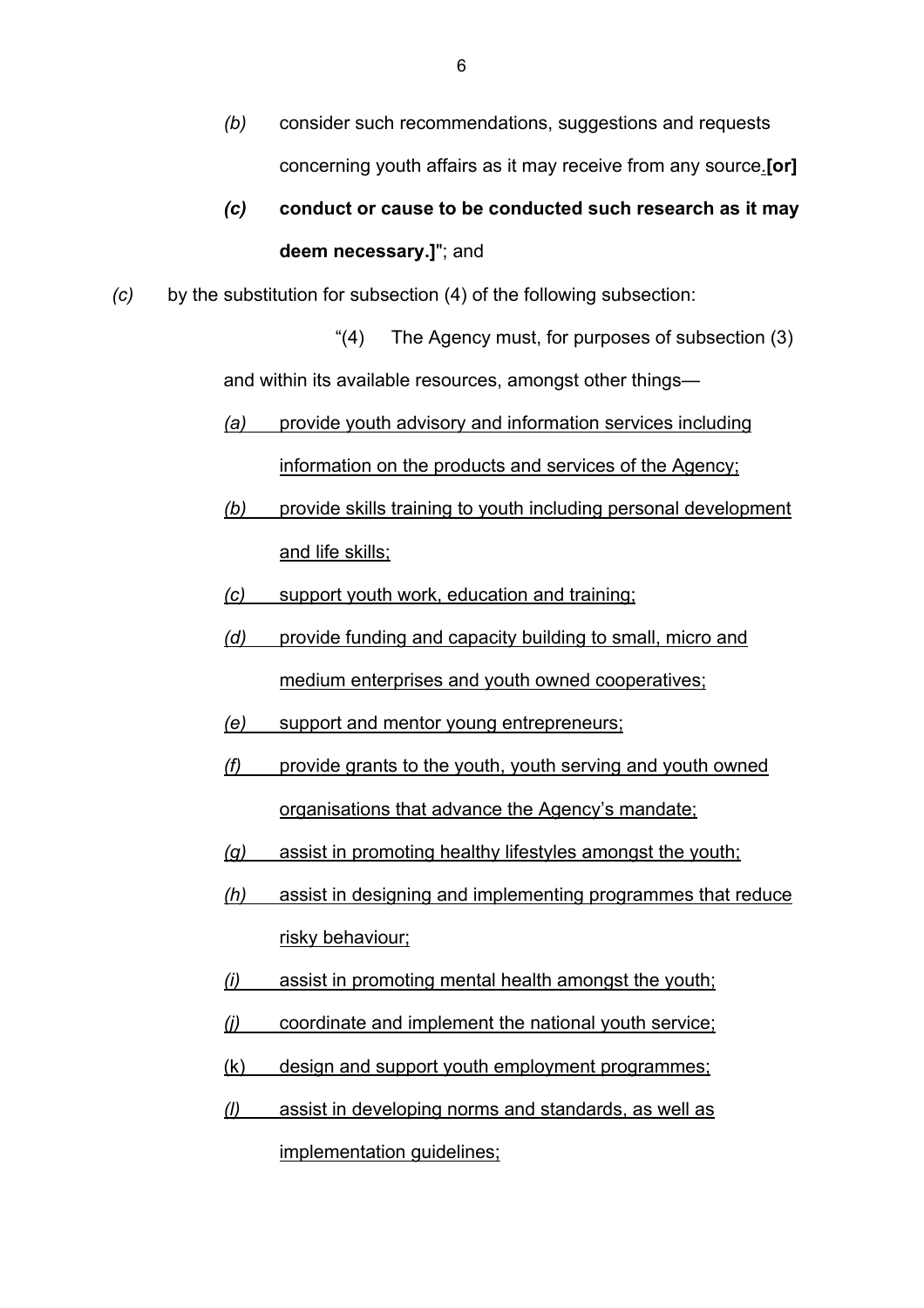*(m)* assist in legislation, policy and strategy development; and *(n)* conduct research that impacts on youth."

### **Amendment of section 6 of Act 54 of 2008**

**5.** Section 6 of the principal Act is hereby substituted for the following section:

#### "**Reporting by Agency**

(1) The Agency must, at least once every three years, in the prescribed manner, prepare and submit to the Executive Authority a report on the status of youth in the Republic.

(2) The Agency must—

*(a)* in accordance with the Pubic Finance Management Act, submit to the Executive Authority a report on the financial status of the Agency; and

*(b)* supply the Executive Authority with such information and particulars in connection with the activities of the Agency as the Executive Authority may, in writing, request.

(3) The Executive Authority must table the reports contemplated in subsections (1) and (2) in Parliament within 90 days of receipt thereof.

(4) The Agency must, by notice in the *Gazette*, publish the reports contemplated in subsections (1) and (2) within a reasonable time after they have been tabled in Parliament."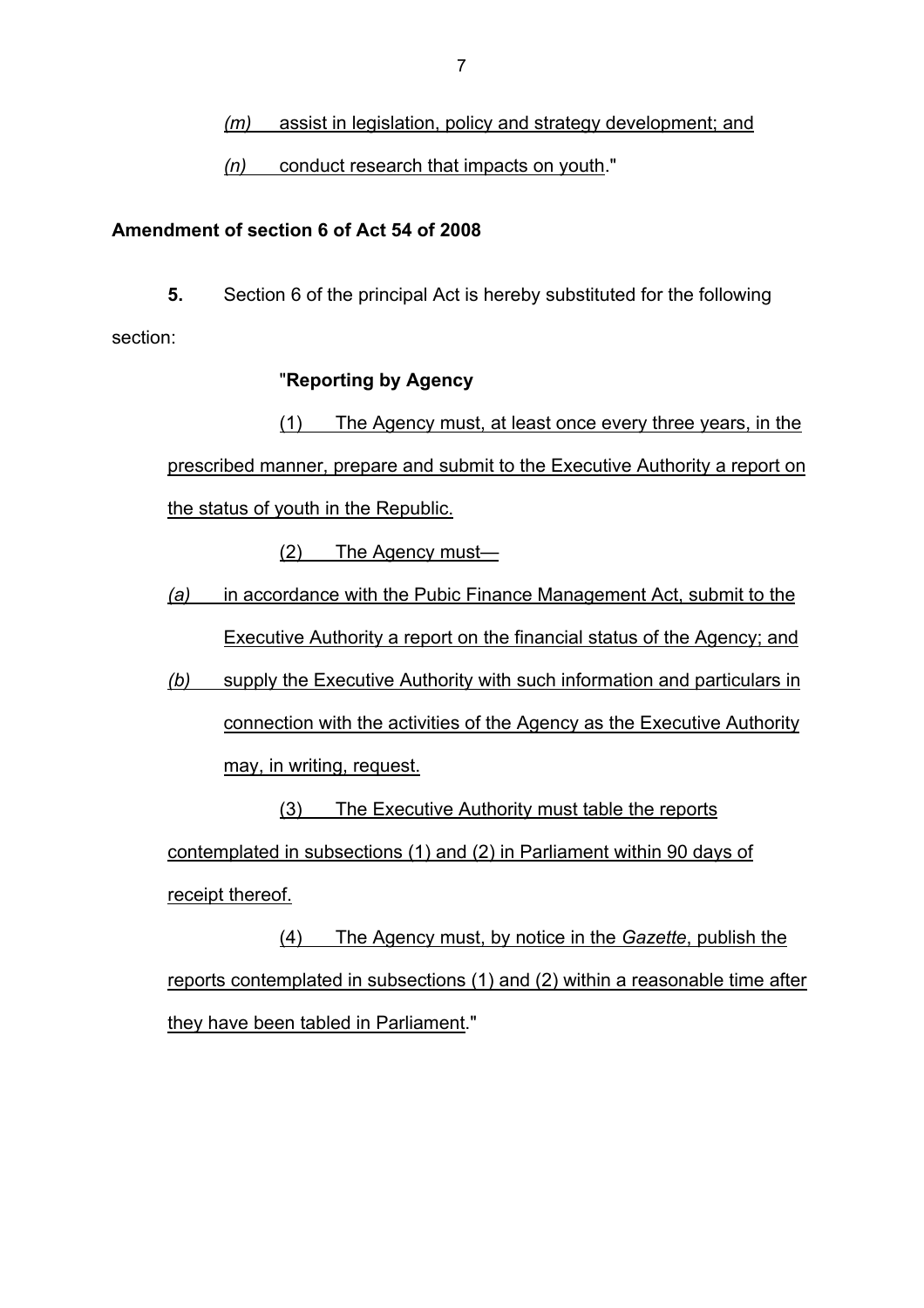### **Amendment of section 7 of Act 54 of 2008**

**6.** Section 7 of the principal Act is hereby substituted for the following section:

### **"Role of organs of state in supporting Agency**

Organs of state must assist the Agency as may be reasonably required for the effective exercise, performance and carrying out of its powers, functions and duties."

#### **Amendment of section 8 of Act 54 of 2008**

**7.** Section 8 of the principal Act is hereby substituted for the following

section:

### "**Control and management of affairs of Agency**

(1) The control and management of the affairs of the Agency is managed by the

Board and the Board must –

- (a) determine -
- (i) a strategic plan;
- (ii) an operational plan;
- (iii) a succession plan; and
- (iv) an Agency charter including a Governance checklist,

within 12 months of this section coming into operation;

(b) monitor and evaluate compliance by the Agency with this Act

and any other functions that the Minister may determine;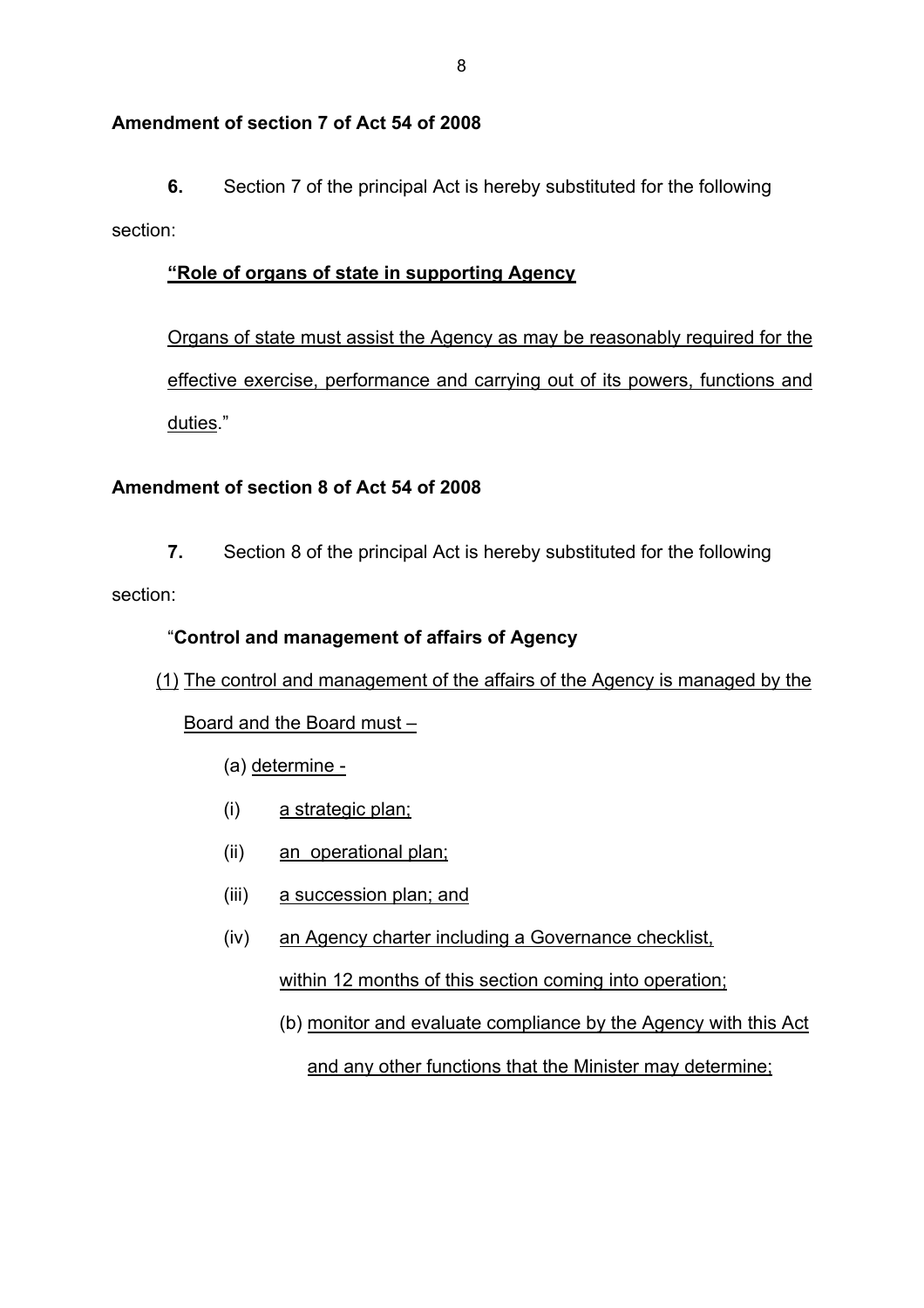(c) manage the financial and other resources in accordance with a system that is fair, efficient, cost-effective and transparent, including but not limited to-

- (i) the efficient management of working capital;
	- (ii) safeguarding and disposal of assets;
	- (iii) prevention of irregular, fruitless and wasteful expenditure;
	- (iv) implement preventative measures to eradicate

corruption and fraud.

(2) The Agency must perform any other function as determined by the Executive Authority."

### **Amendment of section 9 of Act 54 of 2008**

- **8.** Section 9 of the principal Act is hereby amended-
- (a) by the substitution for subsection (1) of the following subsection:
	- (1) The Board consists of ten (10) non-executive directors -
	- *(a)* two (2) of whom are designated as Chairperson and Deputy

Chairperson;

- (*b*) two (2) of whom are designated by the Executive Authority as ex officio members, without voting rights;
- *(c)* the Chief Executive Officer, who is an ex officio member, without voting rights; and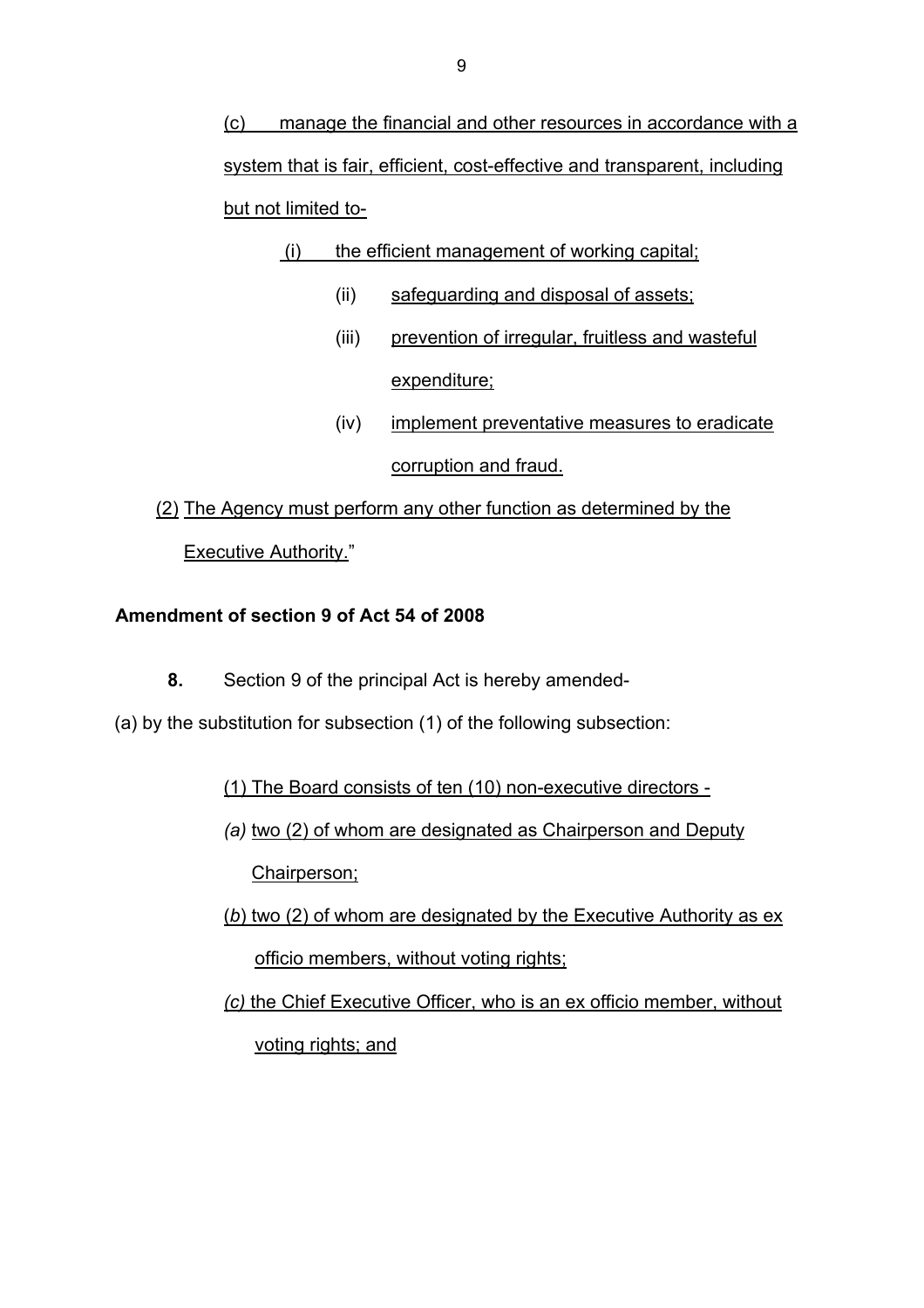(2) To be eligible, appointed Board candidates should be aged 18 to 35.

(4) A quorum is constituted by **[four (4)]** five (5) members, which must include the Chairperson and or the Deputy Chairperson.

(b) by the substitution for subsection (6) of the following subsection:

"(6) Members hold office for a period of **[three (3)]** five (5) years";

*(c)* by the substitution for subsection (10) of the following subsection:

"(10) The conditions of service of members are determined by the Executive Authority **[President]**, in consultation with the Minister of Finance"; and

(d) by the substitution for subsection (11) of the following subsection:

"(11) Members who are employed by an organ of state are not entitled to remuneration, or any allowance, but must be reimbursed for out of pocket expenses by the Agency **[Board]**."

#### **Amendment of section 10 of Act 54 of 2008**

**9**. Section 10 of the principal Act is hereby amended -

(a) by the substitution for subsection (2) of the following subsection:

"(2) (2) The President may, on the recommendation of **[the Parliament]** the Executive Authority, remove a member from office if the member -

(a) is found guilty of misconduct;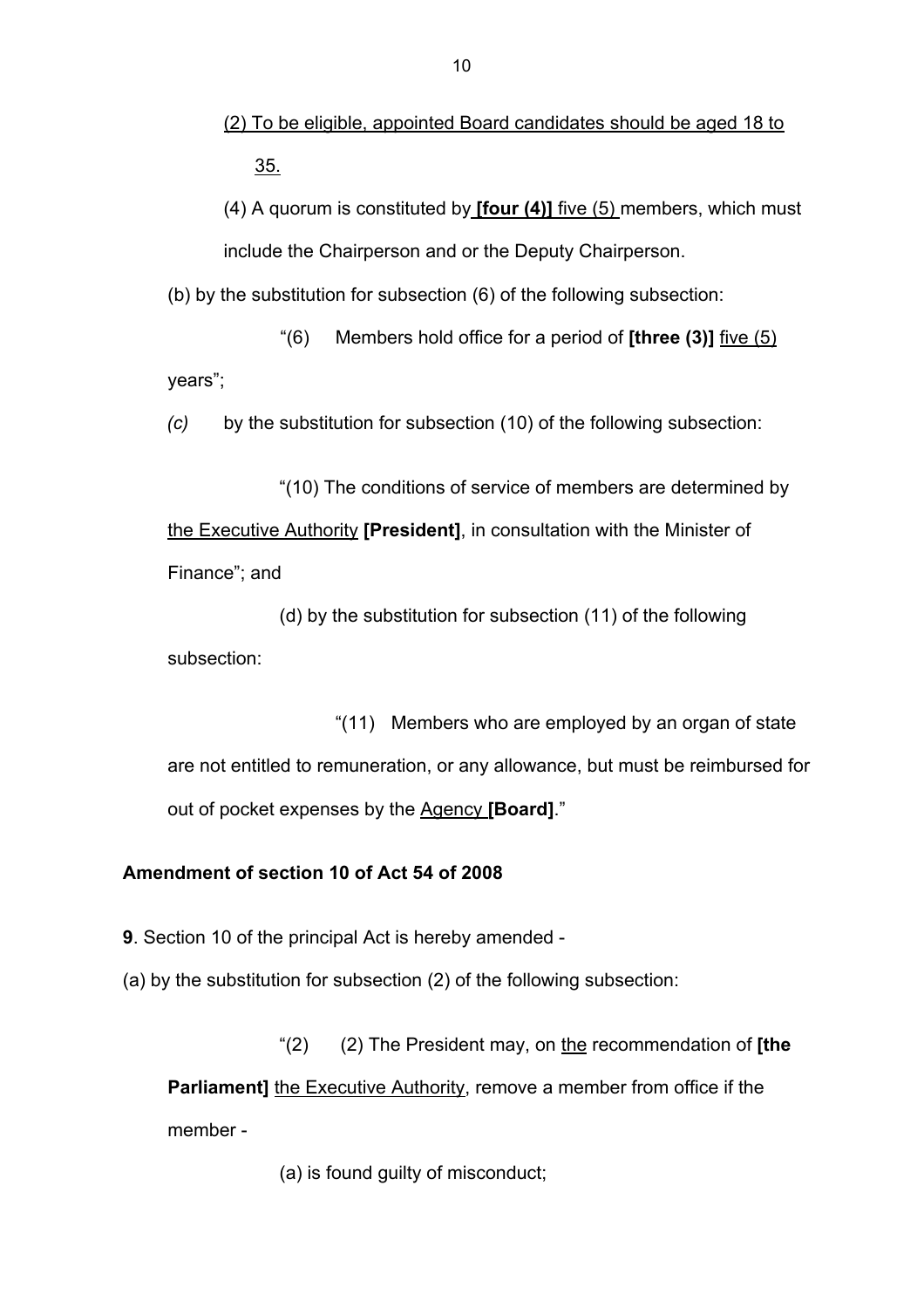(b) is unable to perform his or her duties efficiently;

(c) is **[absence]** absent from three (3) consecutive meetings of

the Board without permission **[of the Board]** or good cause;

(d) **[becomes]** is disqualified as contemplated in subsection

(b) by the substitution for subsection (4) of the following subsection:

"(4) The President, on recommendation of the Executive Authority, may

suspend a member from office any time after the start of the proceedings

**[of Parliament]** for the removal of a member"; and

(c) by the insertion of the following subsection:

"(5) A vacancy in the Board occurs if a member-

*(a)* is subject to a disqualification referred to in section 10 (1);

*(b)* is removed from office in terms of section 10(2);

*(c)* resigns; or

*(d)* dies."

- (6) where a vacancy arises as contemplated in subsection 5, the Executive Authority must make a recommendation to the President of a nominee to fill the vacancy, from the recent previous shortlist of the Board candidates.
- (i) A member of the Board appointed to fill a vacancy must hold office for the unexpired portion of the period for which the vacating member was appointed.
- (7) Where the Board no longer quorate due to vacancies, the Executive Authority shall –
- (a) make recommendation to the President to dissolve the Board;
- (b) manage appointment process of an Interim Board, and make recommendations of nominees to the President for appointment.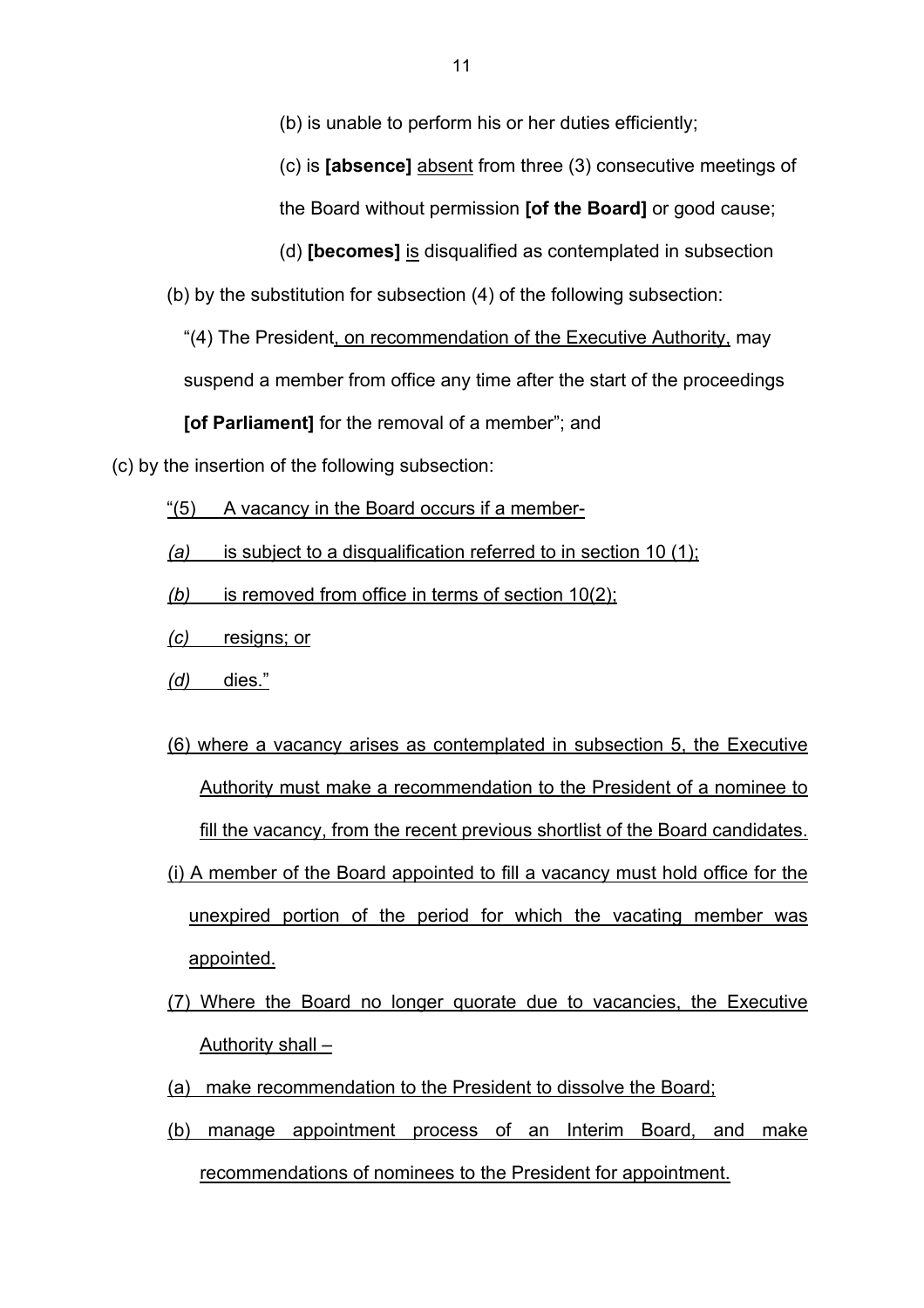### **Amendment of section 12 of Act 54 of 2008**

**10.** Section 12 of the principal Act is hereby amended by the substitution for subsection (1) of the following subsection:

"(1) The Board may, in the performance of its functions, establish

Committees, including the **[:]***-*

*(a)* Executive Management Committee;

(*b*) Human Resource and Remuneration Committee;

(*c*) Audit and Risk Committee **[in accordance with Treasury guidelines** 

**regarding the formation of Audit Committees as provided for in section** 

# **77 of the PFMA]**; **[and]**

(*d*) Development Committee;

(*e*) Social and Ethics Committee;

(*f*) Information Communication Technology Committee; and

(*g*) Investment Committee;

or any other Committee to assist in the performance of its functions."

# **Amendment of section 16 of Act 54 of 2008**

**11.** Section 16 of the principal Act is hereby amended –

- (a) by the substitution in subsection (1) for paragraph *(a)* of the following paragraph:
	- "*(a)* in consultation with the Board, appoint executive **[managers]** directors of the Agency, which may include **[a Chief Operations Officer and]** a Chief Financial Officer; and"; and

(b) by the substitution for subsection (2) of the following subsection: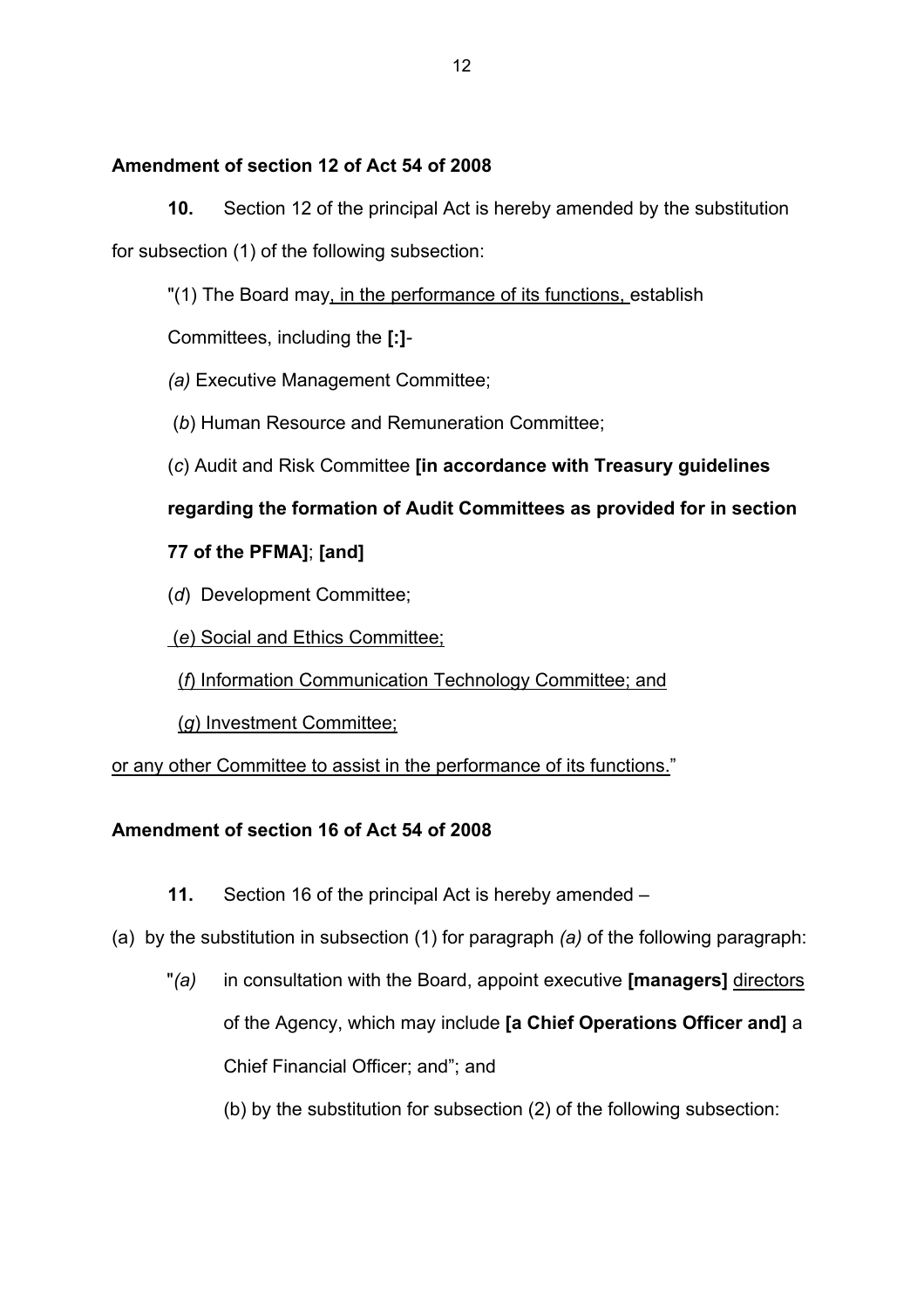"(2) The Board must, in consultation with the **[Minister of Finance]** Executive Authority, approve the remuneration, allowances, benefits and other terms and conditions of appointment of members of staff."

### **Amendment of section 17 of Act 54 of 2008**

**12.** Section 17 of the principal Act is hereby amended by the substitution for subsection (1) of the following subsection:

"(1) The Board may delegate any of its powers or assign any of its duties to the Chief Executive Officer or a Committee referred to in section 12 **[any employee of the Agency]**.".

### **Amendment of section 18 of Act 54 of 2008**

**13.** Section 18 of the principal Act is hereby amended by the substitution in subsection (2) for paragraph *(b)* of the following paragraph:

"*(b)* in such manner as may be approved by the **[Minister of Finance]**  Executive Authority.".

### **Amendment of section 19 of Act 54 of 2008**

**14.** Section 19 of the principal Act is hereby amended by the substitution for the words preceding paragraph *(a)* of the following words:

> "The **[President]** Executive Authority may, after consultation with the Board, make regulations regarding—".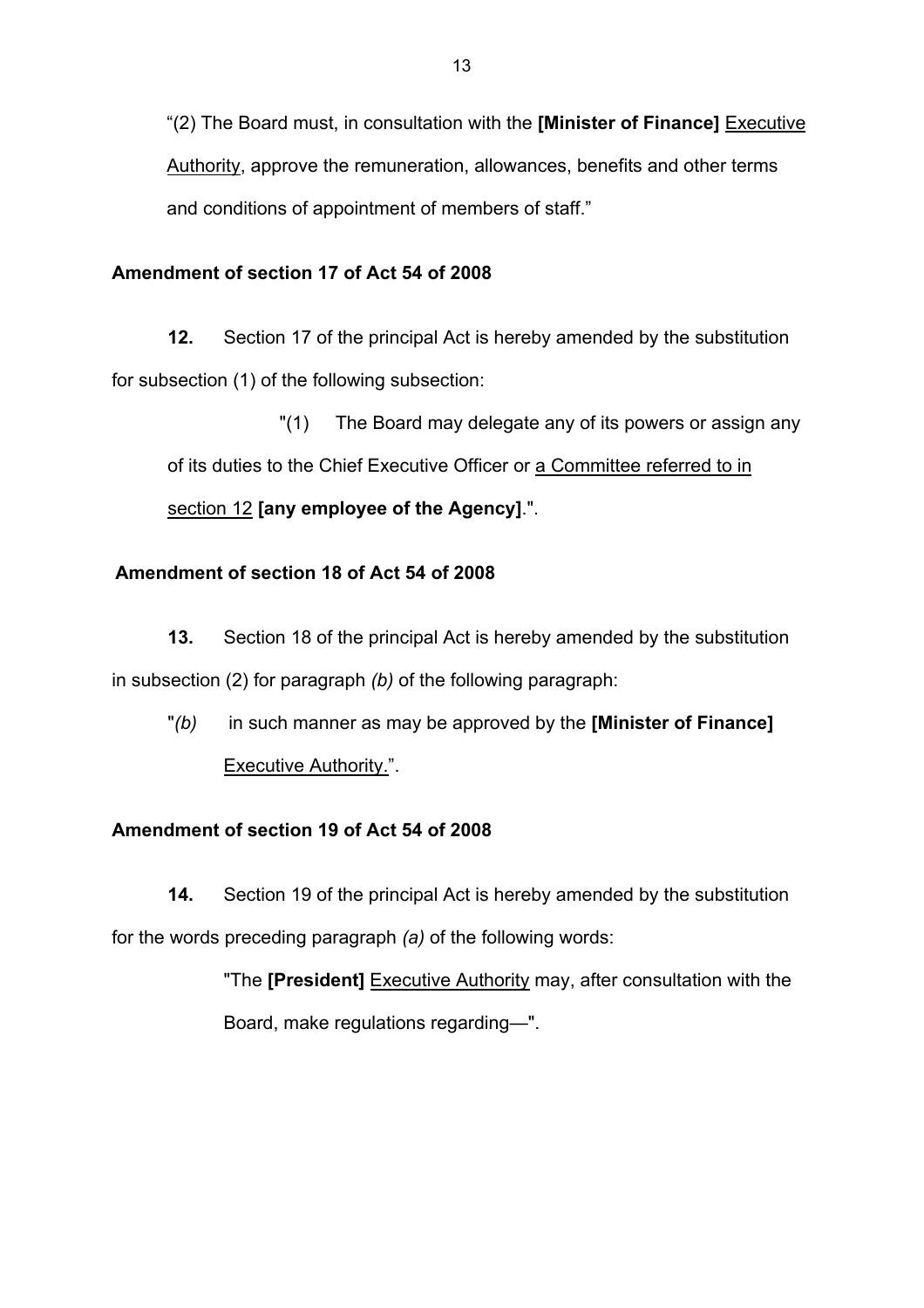### **Amendment of arrangement of sections in Act 54 of 2008**

**15.** The arrangement of sections which occur immediately after the

Preamble to the principal Act is hereby substituted by the following item —

### *"* **ARRANGEMENT OF SECTIONS**

- 1 Definitions
- 2 Establishment of **[the]** Agency
- 3 Objects of **[the]** Agency
- 4 Offices of Agency
- Functions of **[the]** Agency
- Reporting by **[the]** Agency
- Role of organs of state **[companies and civil society organisations in youth**

### **development]** in supporting Agency

- Control and management of affairs of Agency
- Composition, appointment and conditions of service of **[the]** Board
- Disqualification, removal from office and resignation of director of Board
- Meetings of Board
- Committees of Board
- Appointment of Chief Executive Officer
- Employment contract and performance agreement of Chief Executive Officer
- A Duties of Chief Executive Officer
- Appointment of staff
- Delegation and assignment
- Funding and investments
- 19 Regulations
- Judicial"